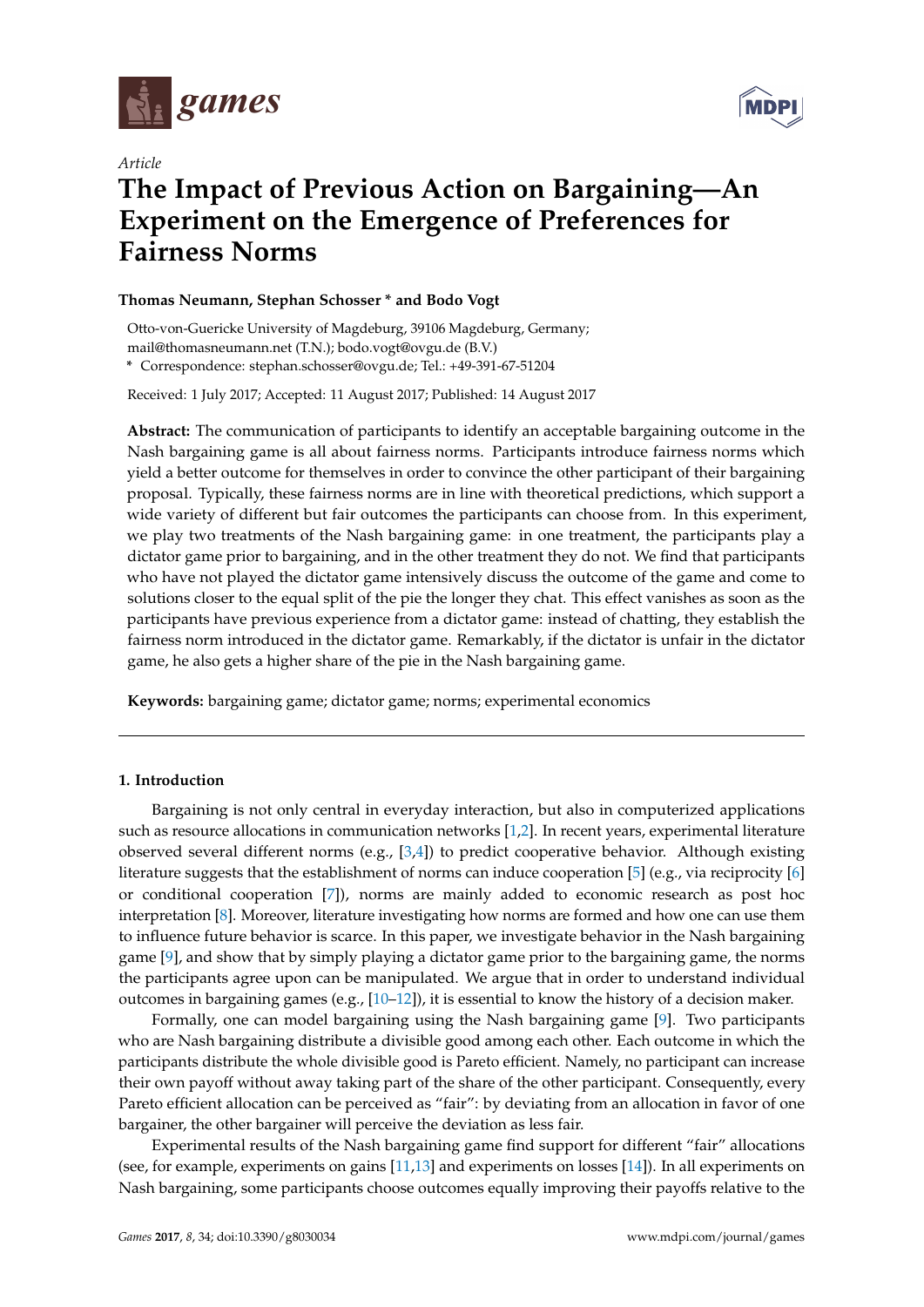payoffs when not coming to an agreement. Some other participants compare their bargaining results to a situation in which both participants receive nothing. Aside from these allocations, a variety of other outcomes occur. That is, participants in behavioral experiments on bargaining establish different "fairness norms". While the set of norms is consistent for different types of experiments and occur for bargaining over both gains and losses, the frequency of these norms differs and it is not known which norm occurs when.

From a theoretical perspective, equal payoff splits—both relative to disagreement and to receiving nothing—are in line with theories on other regarding preferences (e.g., [\[15](#page-8-1)[,16\]](#page-8-2)). Aside other regarding preferences, efficienc $^{1}$  [\[17\]](#page-8-3)—in terms of overall payoffs—is a norm influencing allocations. Efficiency reflects the desire of the participants to maximize the sum of the payoffs of all bargainers. Beside equal splits and efficiency, other fairness norms can occur.

In this paper, we investigate what norms the participants establish in the Nash bargaining game. To do so, we implement a bargaining game which disentangles the efficient from the equal split outcome to ensure that we can clearly differentiate the central experimental fairness norms established in existing literature on allocation decisions. To manipulate the established norms, in one treatment we let the participants play a dictator game prior to bargaining. The outcome of the dictator game is the realization of one fairness norm. That is, by implementing a dictator game prior to bargaining, participants experience one certain fairness norm. This approach helps us to understand how previously experienced fairness norms influence subsequent behavior.

We find that the number of messages has a significant effect on the norm implemented: while groups exchanging only few messages often reach outcomes close to the equal split of payoffs, the bargaining results are closer to efficiency the longer the chats last. When looking at both treatments in isolation, this effect persists for the groups playing no dictator game. For the participants who first played the dictator game, the effect of the number of chat messages vanishes. The outcomes they choose in the bargaining game correlate with the outcomes of the previous dictator game.

In the remainder of this paper, we first describe the experiment in Section [1.](#page-0-0) We introduce the experimental results in Section [2,](#page-1-0) and discuss them in Section [3.](#page-3-0)

#### <span id="page-1-0"></span>**2. Material and Methods**

In this section, we first discuss the treatment design before shedding light on the experimental procedure.

#### <span id="page-1-1"></span>*2.1. Treatment Design*

The experiment consists of playing two games: a dictator game and a Nash bargaining game. In both games, two participants *i* with  $i \in \{1, 2\}$  interact. In the dictator game, the strong player (the dictator) gets an endowment of 100 points. The strong player decides which amount, *x*1, of the endowment to keep. The weak player (the recipient) receives the part of the endowment the strong player does not claim (i.e.,  $x_2 = 100 - x_1$ ). The game has one sub-game perfect equilibrium—namely  $x_1 = 100$  and  $x_2 = 0$ : the weak player cannot make any decision, and the strong player maximizes their payoff by keeping all for themselves.

In the Nash bargaining game, the same participants interact. Now, their task is to distribute 100 tokens<sup>2</sup>. Before making their decisions, the strong and the weak player can communicate using a chat window. After the chat, both participants make their decisions; that is, each participant *i* indicates how many points  $\varphi_i$  to keep for themselves. Based on their decisions, the participants reach an agreement or not:

<sup>1</sup> To clearly distinguish between Pareto efficiency and efficiency in terms of payoff sums, we will call the latter simply "efficiency" and the former "Pareto efficiency" throughout the paper.

<sup>&</sup>lt;sup>2</sup> Using a pie of tokens give participants the opportunity to consider a different kind of equal split, namely, an equal token split.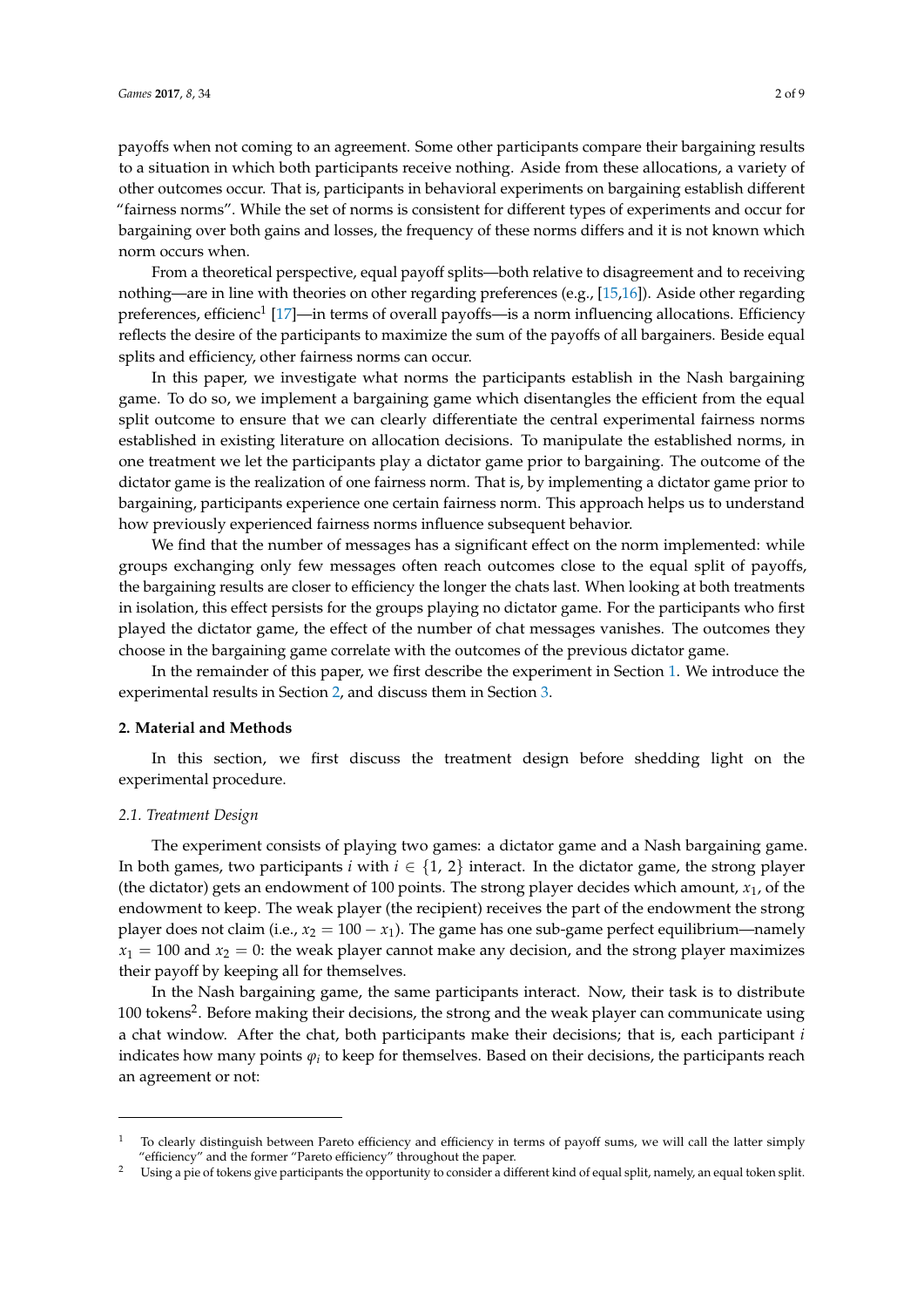- (1) Agreement: If  $\varphi_1 + \varphi_2 \le 100$ , only the available tokens are distributed. Each participant receives the number of tokens  $\varphi_i$  they wanted to keep.
- (2) No agreement: If  $\varphi_1 + \varphi_2 > 100$ , the participants distributed more tokens than available. Hence, both participants receive a disagreement payoff of  $\varphi$ <sup>*i*</sup> = 0 tokens.

To distinguish between the theoretical solution concepts, the payoff of the participants is  $y_1 = f_1 \cdot \varphi_1$  and  $y_2 = f_2 \cdot \varphi_2$  points, respectively, with  $f_1 = 6$  and  $f_2 = 1.2$ . By using these parameters, the fairness norms equal split with respect to tokens and to overall payoffs, and efficiency all are characterized by different distributions of tokens (see Table [1\)](#page-2-0).

Another property of the parameter set (namely,  $f_1$  and  $f_2$ ) is that as for the dictator game, the Nash bargaining game favors the strong player (i.e., the former dictator). For each token the strong player keeps, they get five times the payoff of the weak player.

<span id="page-2-0"></span>

| Role          | Factors $(f_i)$ | Equal Token Split | <b>Equal Payoff Split</b> | Efficiency |
|---------------|-----------------|-------------------|---------------------------|------------|
| Strong player | 6.0             | 50                |                           | 100        |
| Weak player   |                 | 50                |                           |            |

**Table 1.** Numerical value of fairness norms.

We played two treatments—baseline and dictator—in the games. In treatment baseline, participants only played the Nash bargaining game, while they played the Nash bargaining game after the dictator game in treatment dictator.

#### *2.2. Experimental Procedure*

We recruited 78 participants from various fields of study to the experimental laboratory at the university of Magdeburg (MaXLab) using hroot [\[18\]](#page-8-4). None of the participants had previous experience in bargaining experiments, and we did not train the participants prior to playing the corresponding games. In the beginning, we assigned all participants to random seats in either of the two rooms of the laboratory. We assigned all participants in one room to the role of the strong player and all participants in the other room to the role of the weak player. In the end of each session, we asked the participants to leave the building using opposing directions. In this way, we ensured that interacting participants did not meet during or after the sessions.

All participants played one out of the two treatments (baseline and dictator), computerized with z-Tree [\[19\]](#page-8-5). Thirty-eight participants took part in treatment baseline, and 40 participants took part in treatment dictator. For both games, we handed out written instructions (see supplementary data). The participants in treatment dictator did not know what type of game they would play after the dictator game. In the bargaining game, the participants saw the conversion rates (1.2, 6.0), the payoff for not coming to an agreement (0 for both participants), and the payoff for receiving all tokens (120, 600). In the beginning of the bargaining game, the participants could chat using a chat window. To exclude any reciprocity effects, we asked all participants to neither disclose their identity nor reference to the prior game when chatting. After both participants had left the chat, a window asked them to specify the number of tokens they wanted to keep for themselves. Although the participants in treatment dictator played in the same groups throughout the experiment, we did not inform the participants accordingly, but only stated that two participants would interact in the second game.

To ensure that all participants could receive identical payoffs independent of the treatment, the participants in treatment baseline received a show-up fee of 5.00  $\epsilon$  for participating in the experiment. To prevent obfuscation of the result of the bargaining game, we mentioned the show-up fee only seconds before beginning to pay off. Each point the participants earned corresponds to 0.10  $\epsilon$ . On average, the participants received 13.51  $\epsilon$  (min: 0.00  $\epsilon$ ; max: 65.00  $\epsilon$ ) for the experiment lasting approximately 45 min. Notice that both treatments lasted equally long. The time the participants in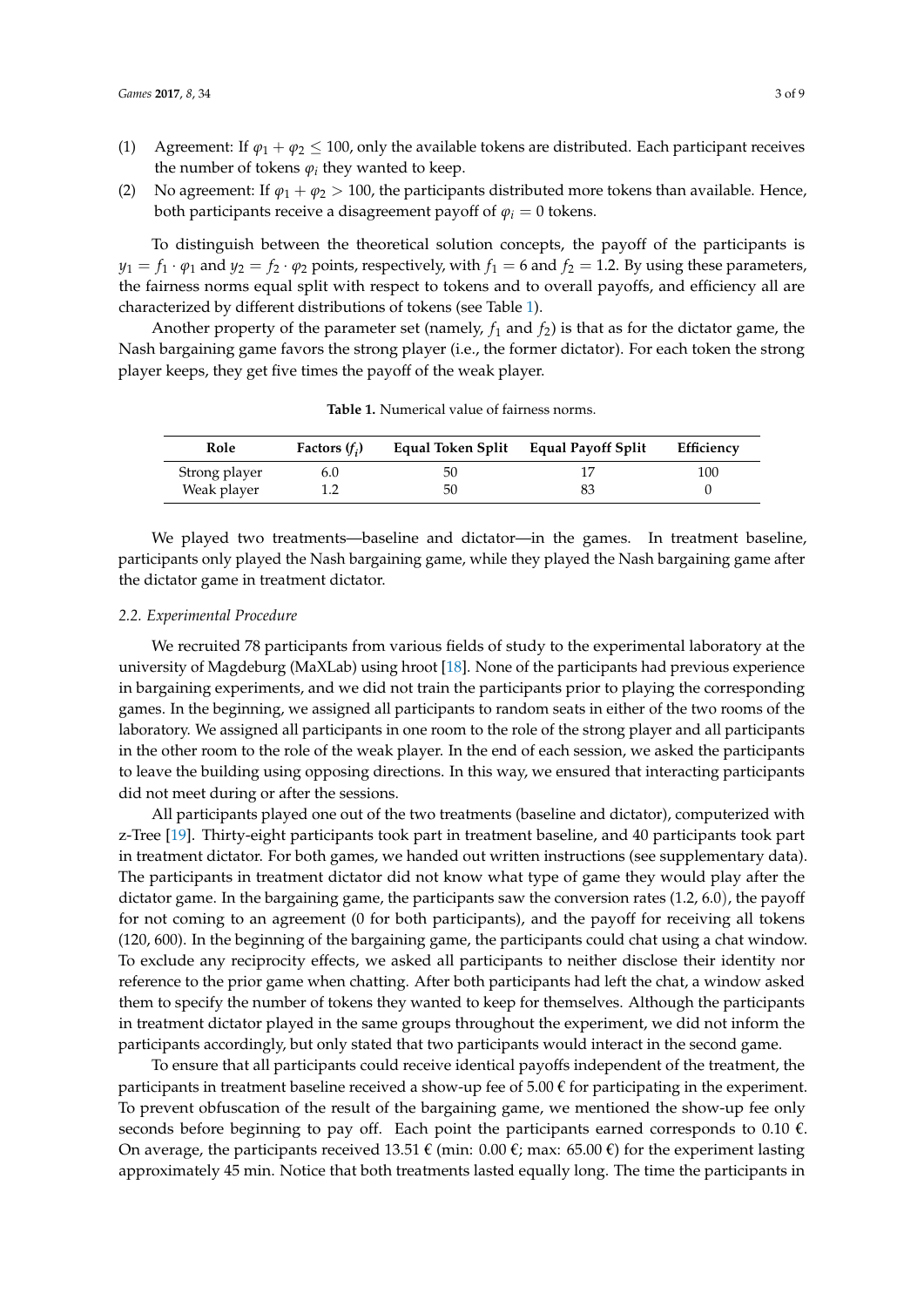treatment dictator lost by playing the dictator game was spent by the participants in treatment baseline for additional chat messages when bargaining (also see Section [2.1\)](#page-1-1).

#### <span id="page-3-0"></span>**3. Results**

Of the 39 groups in our experiment, five did not come to an agreement (three in treatment dictator, two in treatment baseline; see Table [A1](#page-7-13) for detailed data). In each treatment, one of these groups did not come to an agreement due to one of the participants leaving the chat without making an offer. In the three remaining groups, the participants entered the wrong offer after having come to an agreement in the chat. However, we assume that the participants did not intend the new offer: they always entered the offer of their interaction partner. Hence, if we do not explicitly state otherwise, we neglect the groups having made no offer and report results based on the final offer entered in the chat instead of the offers specified when entering the bargaining result<sup>3</sup>.

#### *3.1. Comparison of Payoffs and Tokens*

We first compare the payoffs of the strong player relative to the overall payoff for both treatments. In the dictator game, the strong players kept an average of 75% of the pie for themselves. The relative payoffs for the bargaining game are similar. Here, the strong players earned about 70% of the overall payoff. This result clearly indicates that the participants did not show any form of (indirect) reciprocity [\[20\]](#page-8-6). If the strong players wanted to reciprocate, we would have expected shares closer to equal payoff splits or in favor of the weak player in the Nash bargaining game.

When we investigate the tokens kept by the strong player in the Nash bargaining game (see Table [2\)](#page-3-1), we again find no significant differences between the treatments—neither when looking at the bargaining result entered after the chat (i.e., the offers finally made; Mann Whitney U test, two-sided, *p* = 0.701) nor when comparing the last chat messages (i.e., the offers promised to make at the end of the chat; Mann Whitney U test, two-sided,  $p = 0.665$ ). The strong players on average received less than 50% of all tokens. This is clearly the result of the different factors *f<sup>i</sup>* we implemented to derive points from tokens and which favor the strong players over the weak players by a factor of 5 (*f*1/ *f*2). However, the standard deviations between both treatments differ. The individual bargaining outcomes vary less around the average in the baseline treatment (standard deviation: 14%) than in the dictator treatment (standard deviation: 30%).

| Treatment            |            | <b>Bargaining (Result)</b> | <b>Bargaining (Chat)</b> |            |  |  |
|----------------------|------------|----------------------------|--------------------------|------------|--|--|
|                      | Avg.       | SD                         | Avg.                     | <b>SD</b>  |  |  |
| Dictator<br>Baseline | 41%<br>38% | 32%<br>20%                 | 37%<br>32%               | 30%<br>14% |  |  |

<span id="page-3-1"></span>**Table 2.** Bargaining game results in share of tokens kept by the strong player.

#### *3.2. Frequency of Experimental Benchmarks*

To better understand the variance between both treatments, we compare the frequency of the experimental norms between both treatments (see Figure [1\)](#page-4-0). That is, we classify each observation as equal payoff/token split if the strong player keeps exactly the number of tokens predicted by the equal payoff/token split or up to five more or less, while we classify an observation as efficient if the strong player keeps everything for themselves. All other outcomes are classified as "other outcomes".

<sup>&</sup>lt;sup>3</sup> When reporting our results, we focus on the share of the strong player as in both games, dictator game and Nash bargaining game, the shares add up to 100, the share of the weak player can easily be derived by subtracting the share of the strong player from 100. Participants also come to an agreement, if they distribute less than the 100 available tokens. In our experiment this happened once in each treatment (see "Underbid." in column "Agreement" of Appendix [A\)](#page-6-0). However, given the chat protocols in both cases player 2 most likely entered the share of player 1 instead of his share.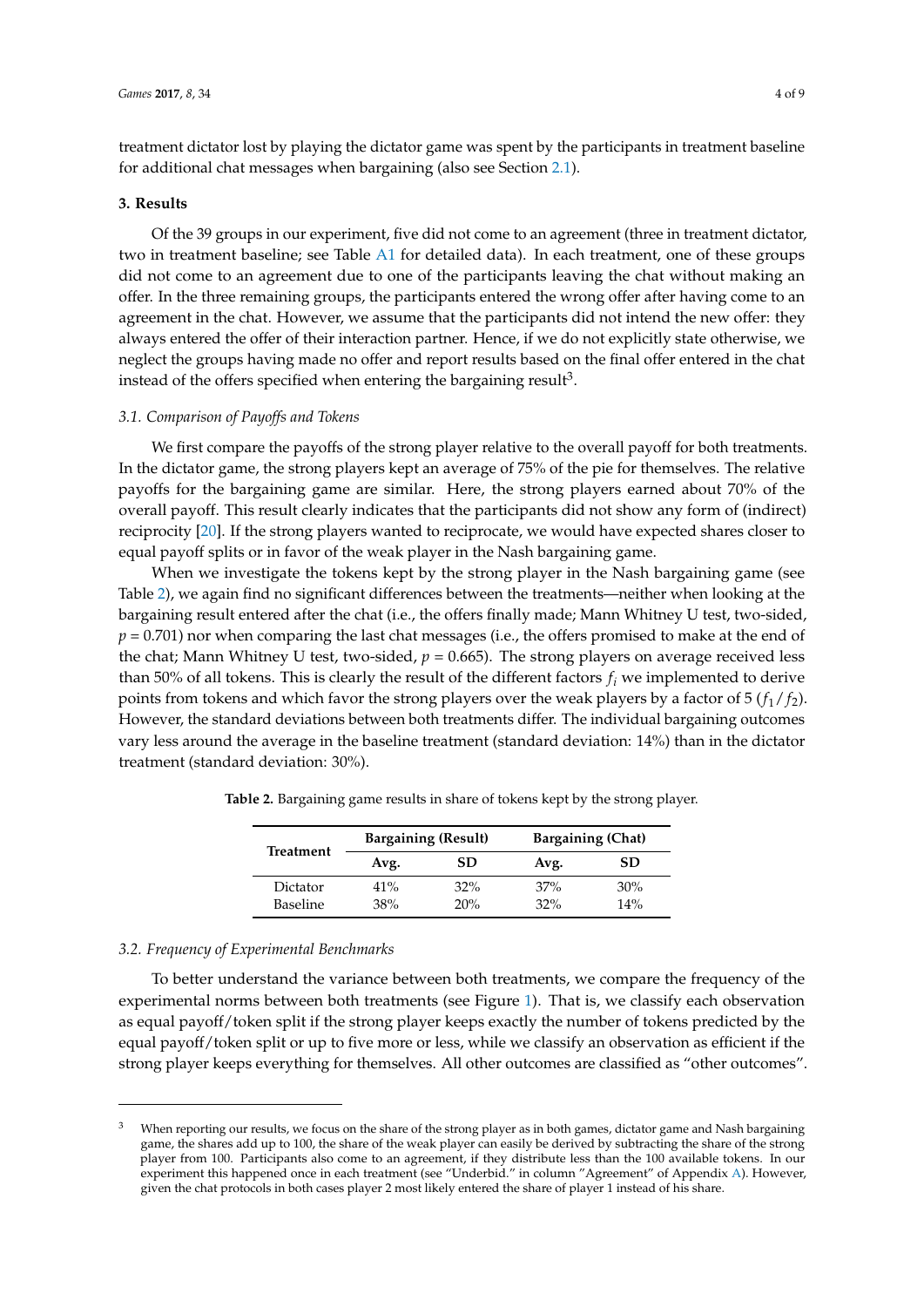This classification is motivated by the chat protocols. The participants allocating between 11 and 21 to the strong player discussed with the aim of establishing an equal payoff/token split, while only the strong the participants assigning everything to the strong player discussed efficiency. All other participants participants assigning everything to the strong player discussed efficiency. All other participants discussed other fairness norms. In the baseline treatment, the central experimental fairness norms discussed other fairness norms. In the baseline treatment, the central experimental fairness norms occurred. Namely, eleven participants chose the equal payoff split, while two participants chose the occurred. Namely, eleven participants chose the equal payoff split, while two participants chose the equal token split and three participants the efficient (i.e., maximal overall payoff) outcome. In the equal token split and three participants the efficient (i.e., maximal overall payoff) outcome. In the dictator game, we observed less equal payoff splits (8), more equal token splits (4), and no efficient dictator game, we observed less equal payoff splits (8), more equal token splits (4), and no efficient allocations. The distribution of the different experimental fairness norms differs significantly between allocations. The distribution of the different experimental fairness norms differs significantly between both treatments (Chi squared test, two-sided, *p* = 0.032). both treatments (Chi squared test, two‐sided, *p* = 0.032).

<span id="page-4-0"></span>

**Figure 1.** Observed frequency of experimental fairness norms. **Figure 1.** Observed frequency of experimental fairness norms.

# *3.3. Influencing Factors 3.3. Influencing Factors*

We observed that the participants in our experiment on average showed identical behavior in We observed that the participants in our experiment on average showed identical behavior in both treatments. However, the results differ if we relate the results to the experimental benchmarks. Now, the variance between the outcomes in the dictator treatment are higher than in the baseline treatment and we observe differences in the frequencies of the outcomes. In the remainder, we investigate what drives the observed differences.

We first calculate the number of messages exchanged before coming to an agreement (Table 3). We first calculate the number of messages exchanged before coming to an agreement (Table [3\)](#page-4-1). While the participants in the dictator treatment only exchanged about nine messages, participants in While the participants in the dictator treatment only exchanged about nine messages, participants in the baseline treatment exchanged on average about twice as much (about 20 messages). The number the baseline treatment exchanged on average about twice as much (about 20 messages). The number of messages exchanged in the baseline treatment was significantly higher than in the dictator treatment (Mann Whitney U test, two-sided,  $p = 0.004$ ).

<span id="page-4-1"></span>

|                 |       | # Messages |
|-----------------|-------|------------|
| Treatment       | Avg.  | <b>SD</b>  |
| Dictator        | 9.11  | 6.34       |
| <b>Baseline</b> | 21.94 | 15.07      |

**Table 3.** Number of messages in chat protocol per treatment.

Given the differences in the messages exchanged, we conduct a regression analysis to investigate what drives the outcomes in the bargaining game. In a first regression, we investigate the impact of the number of messages exchanged on the number of tokens received by the strong player (see first column of Table [4\)](#page-5-0). If we look at all the data (i.e., the data of treatments baseline and dictator), the number of messages has a significant positive effect on the outcome. That is, the longer the participants chat, the more the strong player receives. This effect vanishes if we look at the dictator treatment in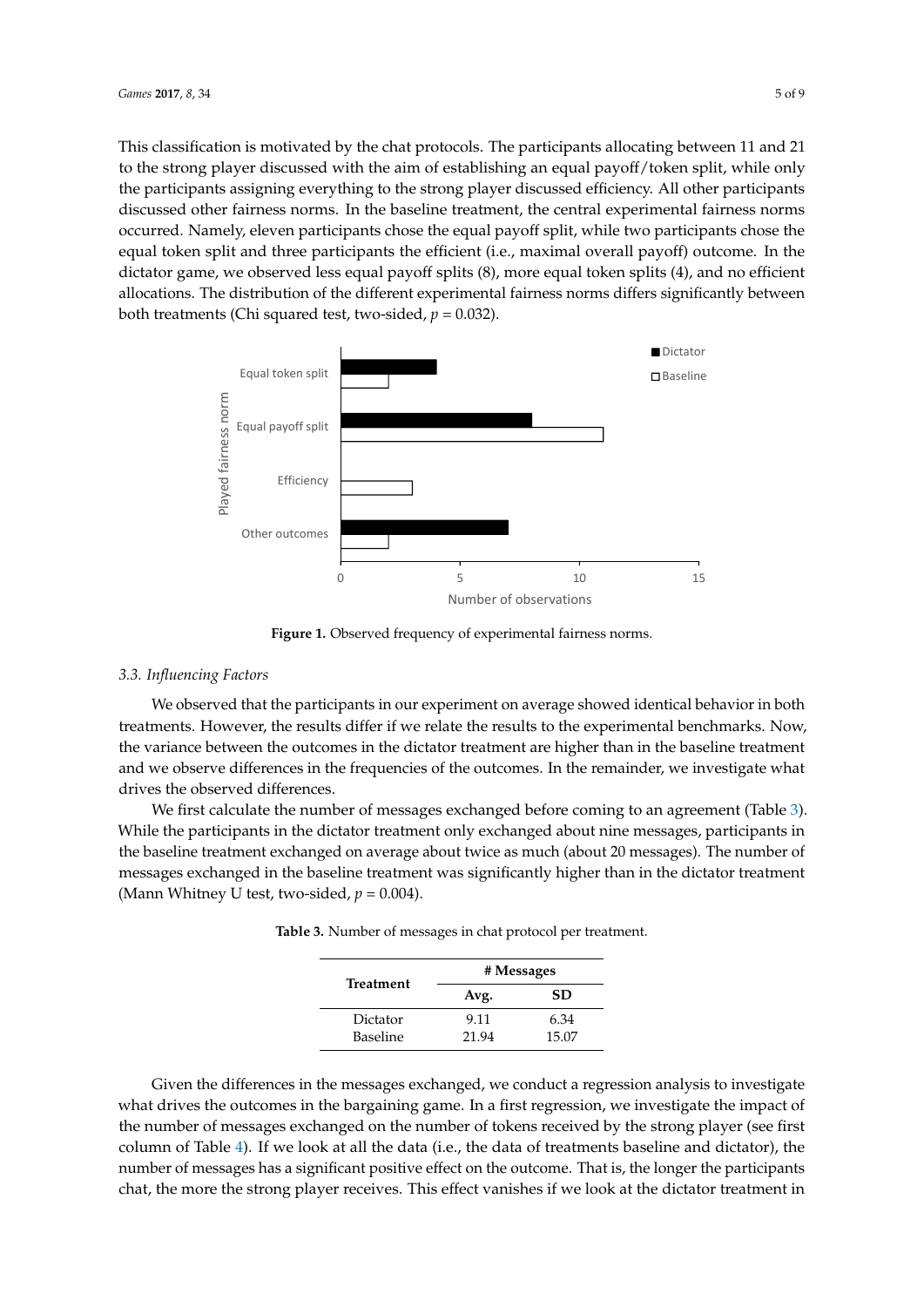isolation (see second column of Table [4\)](#page-5-0). In the dictator treatment, it is the outcome of the dictator game which drives the outcomes in the bargaining game (see last column of Table [4\)](#page-5-0). However, this relationship is not (indirect) reciprocal. The more the strong player keeps in the dictator game, the more they get in the subsequent Nash bargaining game. That is, the participants of the dictator game play the fairness norm in the bargaining game, which the strong player established in the previous dictator game.

<span id="page-5-0"></span>

|               |        | All Data    | <b>Dictator Treatment</b> |               |          |                      |  |  |  |
|---------------|--------|-------------|---------------------------|---------------|----------|----------------------|--|--|--|
|               |        | # Messages  | # Messages                |               |          | <b>Dictator Game</b> |  |  |  |
| # Messages    | 0.571  | $(0.288)$ * | $-0.737$                  | (0.507)       | $-0.486$ | (0.467)              |  |  |  |
| Dictator game |        |             |                           |               | 0.226    | $(0.099)$ **         |  |  |  |
| Intercept     | 25.696 | (5.756) *** | 38.340                    | $(5.579)$ *** | 19.048   | $(9.796)$ *          |  |  |  |
| $R^2$         | 0.076  |             | 0.058                     |               | 0.246    |                      |  |  |  |
| N             | 37     |             | 19                        |               | 19       |                      |  |  |  |

**Table 4.** Factors influencing decisions in bargaining game.

\*\*\* Significant at the 1 percent level; \*\* Significant at the 5 percent level; \* Significant at the 10 percent level.

#### **4. Discussion**

Existing literature on the establishment of norms is rather scarce. Although we know that we learn norms throughout our lives and adapt to the norms of others (e.g., [\[21\]](#page-8-7)), it is still unknown how and at which speed we learn norms. This experimental study is one step towards understanding norm adaption. In the remainder, we first discuss whether existing norms can justify the observed behavior, before we argue the importance and volatility of norms.

Other-regarding preferences: One might get the impression that the strong players have stable other-regarding preferences. In the dictator treatment, their share of payoffs is similar in both the bargaining and the dictator game. However, if any of the weak players was motivated by other-regarding preferences [\[15](#page-8-1)[,16\]](#page-8-2), they should have tried to get more or at least half of the payoff—which they did not. When looking at the distribution of tokens, four groups in the baseline treatment and one group in the dictator treatment assigned exactly half of the tokens to each player. Nevertheless, the number equal distributions of tokens was rather low. Hence, we conclude that other-regarding preferences cannot justify the behavior we observe.

Reciprocity: It is not reciprocity which justifies the observed behavior either. If either of the participants would behave reciprocally, payoffs of the weak players in the bargaining game should be higher than the payoffs of the strong players after unequal distributions in the dictator game. However, this is not the case in terms of payoffs. Opposite to the expectation of reciprocity, dictators who kept more for themselves, also received higher payoffs when bargaining. When looking at the distribution of tokens in the baseline treatment, participants at first sight seem to equally distribute the added number of tokens from both bargaining and dictator games. However, the number of tokens assigned to the strong player in the dictator treatment is on average higher than in the baseline treatment (although this difference is not significant). Hence, we argue that reciprocity is not a driving factor.

Efficiency: The desire to reach efficient outcomes—in terms of payoff sums—could explain the observed behavior. This is especially true, as the payoff structure of the Nash bargaining game is highly skewed: A token assigned to the strong player is valued five times higher than when assigned to the weak player. In the baseline treatment, three weak players assigned all 100 tokens to the strong player. They clearly chose to play the efficient allocation. However, this allocation does not occur in the dictator treatment. In sum, the efficiency norm is not played very often: on average, the strong player gets less than half the tokens distributable in both treatments. However, if the groups wanted to achieve efficiency, they could have. Nevertheless, as part of future work, we suggest—as one of the anonymous reviewers suggested—playing an additional treatment in which the dictator game follows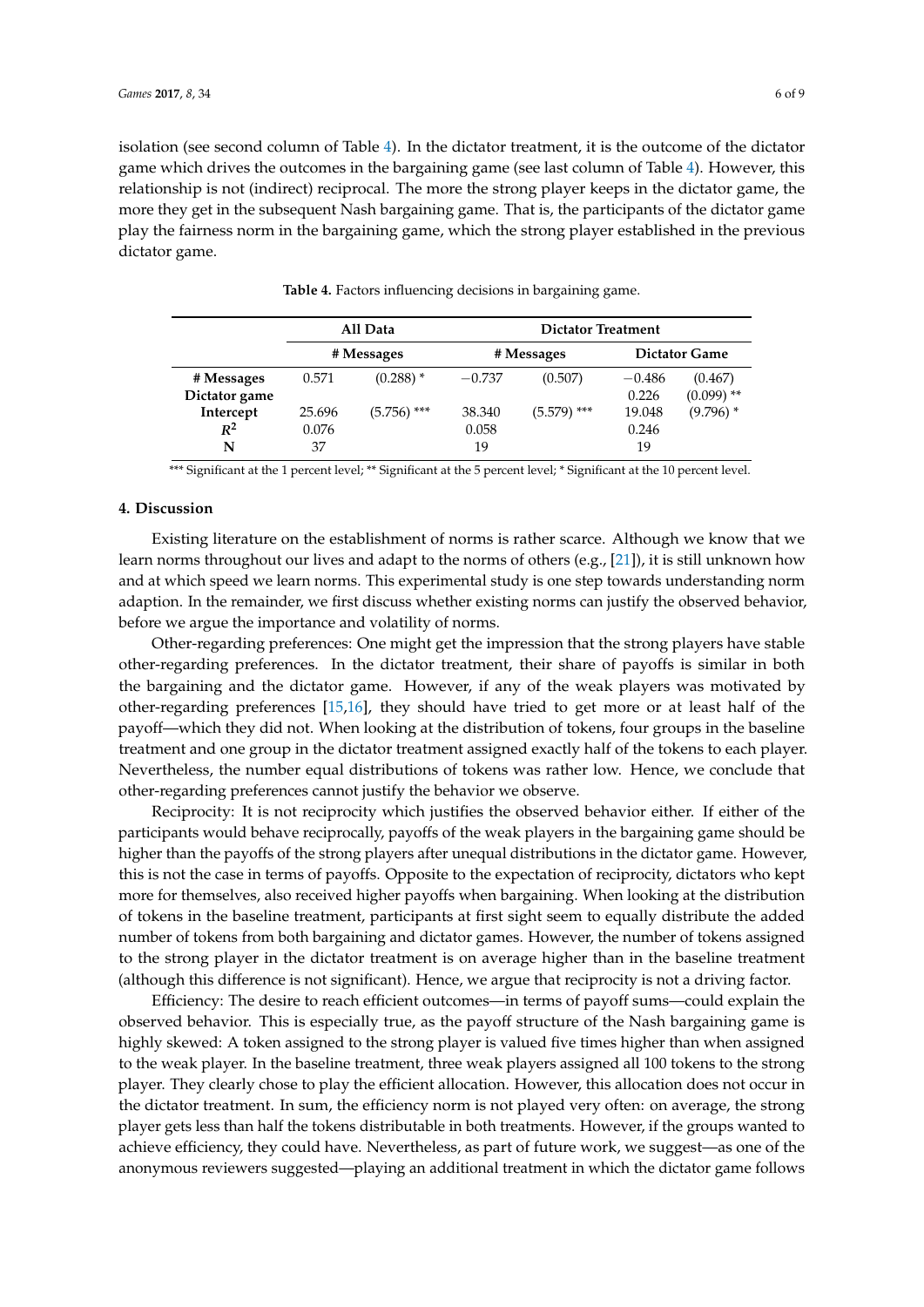the Nash bargaining game. In this way, one could disentangle the impact of efficiency more clearly from other-regarding preferences.

In sum, we found a variety of different bargaining outcomes. Neither of them in isolation can justify behavior. What we see, however, is how preferences for fairness norms emerge. After both strong and weak players experienced unfair behavior in favor of the strong player, they both accepted this fairness norm and establish similar distributions in the subsequent bargaining game. In treatment baseline, the situation was different. Now, no fairness norm is ex ante imposed for both of the participants. Hence, the participants discuss how to allocate the money. That is, they establish their preferences over different fairness norms. Consequently, the bargaining partners bargained for significantly longer than in the dictator treatment. The length of bargaining also drove the later result. The more the participants chat, the more they deviate from the equal split of payoffs to an efficient outcome.

We argue that this is also the consequence of norms: in our everyday lives, the equal split and efficiency norms are omnipresent. If we find no intuitive benchmark, we typically try to establish the simplest norm to think of—just cut the cake in two equal halves or maximize the overall benefit of a decision. Only if we take more time to think about possible distributions do we find other plausible allocations. Convincing the bargaining partner to accept a distribution differing from these obvious fairness norms (e.g., equal split or efficiency) is difficult and takes time. Notice that it is not always the finally benefiting participant who proposes to choose a certain fairness norm. In one of our groups having a strong player receiving all tokens, it was the weak player who had to convince the strong player of taking everything—in a chat consisting of more messages than most others.

Based on these results, we argue that norms—in contrast to our expectation—are volatile. Just one experience—a simple, short dictator game—can let you choose a certain norm differing from the norm you would have chosen otherwise. This result casts serious doubts on the way we understand other regarding preferences today: what is the benefit of deriving  $\alpha s$  and  $\beta s$  for calculating the utility function of a decision maker with other regarding preferences à la Fehr & Schmidt [\[16\]](#page-8-2), if an experience lasting for 5 min can render these preferences obsolete.

**Supplementary Materials:** Supplementary Materials: The Supplementary Material are available online at [http:](http://www.mdpi.com/2073-4336/8/3/34/s1) [//www.mdpi.com/2073-4336/8/3/34/s1.](http://www.mdpi.com/2073-4336/8/3/34/s1)

**Author Contributions:** All authors contributed equally to the design and conduction of the experiment, the analysis of the data and writing this paper.

**Conflicts of Interest:** The authors declare no conflict of interest.

#### <span id="page-6-0"></span>**Appendix Experimental Data**

|                |     | <b>Dictator Treatment</b>                 |       |                    |           |       |                        |     |       | <b>Baseline Treatment</b> |       |       |  |  |
|----------------|-----|-------------------------------------------|-------|--------------------|-----------|-------|------------------------|-----|-------|---------------------------|-------|-------|--|--|
| Group          |     | <b>Bargaining Game</b><br><b>Dictator</b> |       |                    |           |       | <b>Bargaining Game</b> |     |       |                           |       |       |  |  |
|                |     | Game                                      | Offer |                    | Agreement | Offer |                        |     |       | Agreement                 |       |       |  |  |
|                | P.1 | P.2                                       |       | P. 1               | P.2       |       |                        |     | P.1   |                           | P.2   |       |  |  |
| 1              | 65  | 35                                        | 40    | (40)               | 60        | (60)  | Exact                  | 20  | (20)  | 80                        | (80)  | Exact |  |  |
| $\overline{2}$ | 90  | 10                                        | 30    | (30)               | 70        | (70)  | Exact                  | 22  | (22)  | 78                        | (78)  | Exact |  |  |
| 3              | 50  | 50                                        | 16    | (16)               | 84        | (84)  | Exact                  | 20  | (20)  | 80                        | (80)  | Exact |  |  |
| 4              | 90  | 10                                        | 50    | (50)               | 50        | (50)  | Exact                  | 50  | (50)  | 50                        | (50)  | Exact |  |  |
| 5              | 100 | $\Omega$                                  | 50    | (50)               | 50        | (50)  | Exact                  | 17  | (17)  | 83                        | (83)  | Exact |  |  |
| 6              | 90  | 10                                        | 60    | (60)               | 60        | (40)  | No                     | 100 | $(-)$ | 100                       | $(-)$ | No.   |  |  |
| 7              | 70  | 30                                        | 30    | (30)               | 70        | (70)  | Exact                  | 40  | (40)  | 60                        | (60)  | Exact |  |  |
| 8              | 90  | 10                                        | 80    | (20)               | 80        | (80)  | No                     | 100 | (100) | $\Omega$                  | (0)   | Exact |  |  |
| 9              | 80  | 20                                        | 80    | $(\textnormal{-})$ | 60        | (-)   | No                     | 20  | (20)  | 80                        | (80)  | Exact |  |  |

**Table A1.** Chat proposals (in brackets) and decisions per group.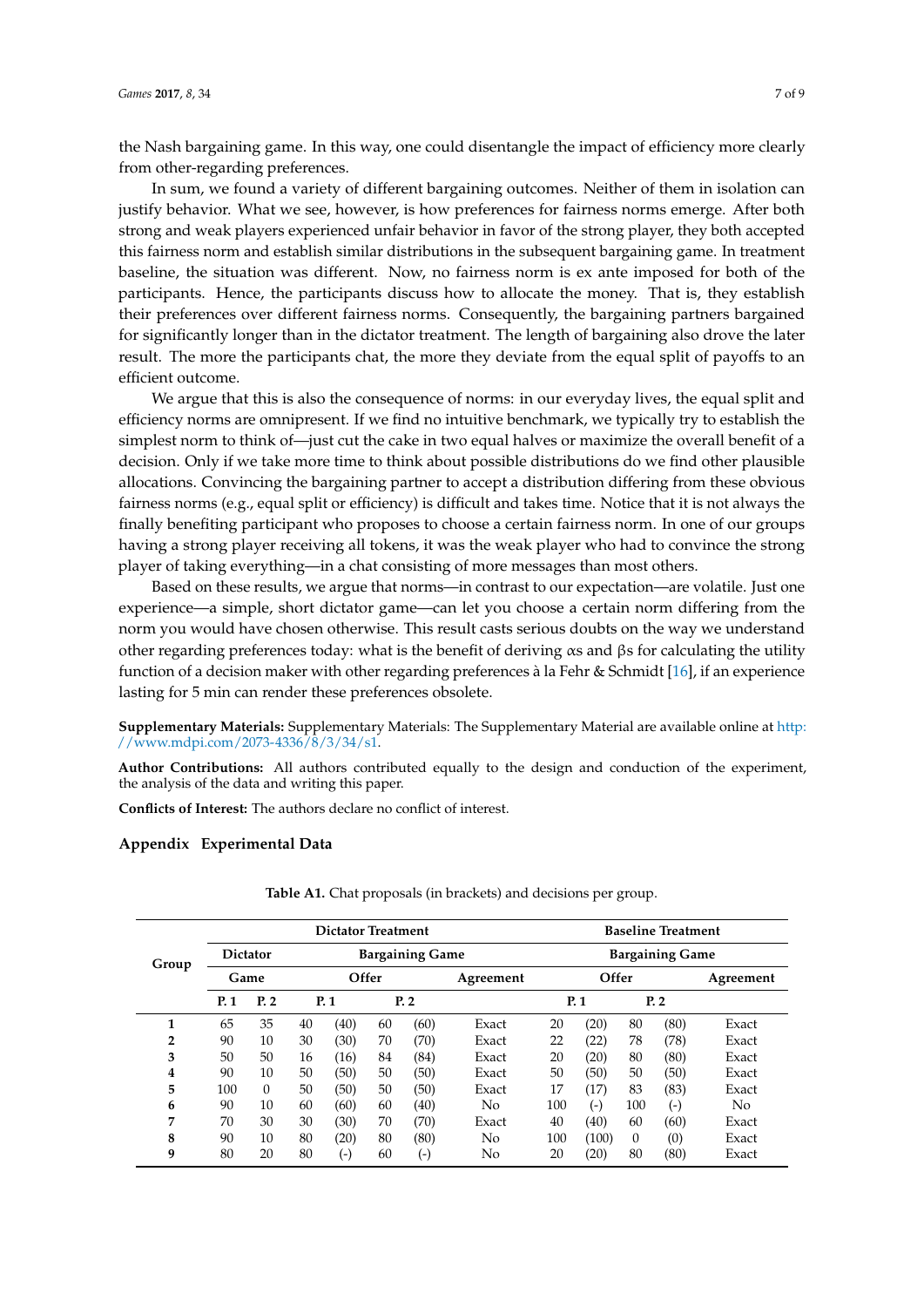<span id="page-7-13"></span>

|       | <b>Dictator Treatment</b> |                 |                        |      |    |           |            |                        | <b>Baseline Treatment</b> |          |           |           |  |  |
|-------|---------------------------|-----------------|------------------------|------|----|-----------|------------|------------------------|---------------------------|----------|-----------|-----------|--|--|
| Group |                           | <b>Dictator</b> | <b>Bargaining Game</b> |      |    |           |            | <b>Bargaining Game</b> |                           |          |           |           |  |  |
|       |                           | Game            | Offer                  |      |    | Agreement | Offer      |                        |                           |          | Agreement |           |  |  |
|       | P.1                       | P.2             | P.1<br>P.2             |      |    |           | P.1<br>P.2 |                        |                           |          |           |           |  |  |
| 10    | 100                       | $\theta$        | 50                     | (50) | 50 | (50)      | Exact      | 20                     | (20)                      | 80       | (80)      | Exact     |  |  |
| 11    | 100                       | $\theta$        | 20                     | (20) | 80 | (80)      | Exact      | 45                     | (45)                      | 55       | (55)      | Exact     |  |  |
| 12    | 50                        | 50              | 20                     | (20) | 20 | (80)      | Underbid.  | 17                     | (17)                      | 83       | (83)      | Exact     |  |  |
| 13    | 6                         | 94              | 18                     | (18) | 82 | (82)      | Exact      | 16                     | (16)                      | 20       | (80)      | Underbid. |  |  |
| 14    | 100                       | $\theta$        | 50                     | (50) | 50 | (50)      | Exact      | 100                    | (100)                     | 0        | (0)       | Exact     |  |  |
| 15    | 100                       | $\theta$        | 30                     | (30) | 70 | (70)      | Exact      | 30                     | (30)                      | 70       | (70)      | Exact     |  |  |
| 16    | 80                        | 20              | 30                     | (30) | 70 | (70)      | Exact      | 20                     | (20)                      | 80       | (80)      | Exact     |  |  |
| 17    | 8                         | 92              | 17                     | (17) | 83 | (30)      | Exact      | 20                     | (20)                      | 80       | (80)      | Exact     |  |  |
| 18    | 50                        | 50              | 20                     | (20) | 80 | (80)      | Exact      | 83                     | (17)                      | 83       | (83)      | No        |  |  |
| 19    | 100                       | $\Omega$        | 80                     | (20) | 80 | (80)      | Exact      | 100                    | (100)                     | $\theta$ | (0)       | Exact     |  |  |
| 20    | 90                        | 10              | 30                     | (30) | 70 | (70)      | Exact      |                        |                           |          |           |           |  |  |

**Table A1.** *Cont*.

Table [A1](#page-7-13) shows the results of the dictator game and the distributions in the Nash bargaining game agreed upon during the chat (values in brackets) and the actual decisions (values without brackets). The strong player is represented by "P. 1", while the weak player is "P. 2". In the agreement column, we state whether the found distribution distributed all 100 points exactly ("Exact") or more points were distributed ("No"). No group distributed less than the available 100 points.

Remarks on groups coming to no agreement: in Group 9, no group member entered a message in the chat window.

#### **References**

- <span id="page-7-0"></span>1. Tsiropoulou, E.; Kapoukakis, A.; Papavassiliou, S. Energy-efficient subcarrier allocation in SC-FDMA wireless networks based on multilateral model of bargaining. In Proceedings of the IFIP Networking Conference, Brooklyn, NY, USA, 22–24 May 2013.
- <span id="page-7-1"></span>2. Tsiropoulou, E.; Ziras, I.; Papavassiliou, S. A Non-Cooperative Approach to the Joint Subcarrier and Power Allocation Problem in Multi-Service SCFDMA Networks. *EAI Endorsed Trans. Mob. Commun. Appl.* **2016**, *16*, 1–10. [\[CrossRef\]](http://dx.doi.org/10.4108/eai.20-6-2016.151515)
- <span id="page-7-2"></span>3. Fehr, E.; Fischbacher, U.; Gächter, S. Strong Reciprocity, Human Cooperation and the Enforcement of Social Norms. *Hum. Nat.* **2002**, *13*, 1–25. [\[CrossRef\]](http://dx.doi.org/10.1007/s12110-002-1012-7) [\[PubMed\]](http://www.ncbi.nlm.nih.gov/pubmed/26192593)
- <span id="page-7-3"></span>4. Seinen, I.; Schram, A. Social Status and Group Norms: Indirect Reciprocity in a Helping Experiment. *Eur. Econ. Rev.* **2006**, *50*, 581–602. [\[CrossRef\]](http://dx.doi.org/10.1016/j.euroecorev.2004.10.005)
- <span id="page-7-4"></span>5. Lauer, T.; Rockenbach, B.; Walgenbach, P. Not just hot air: Normative codes of conduct induce cooperative behavior. *Rev. Manag. Sci.* **2008**, *2*, 183–197. [\[CrossRef\]](http://dx.doi.org/10.1007/s11846-008-0021-2)
- <span id="page-7-5"></span>6. Fehr, E.; Kirchler, E.; Weichbold, A.; Gächter, S. When social norms overpower competition: Gift exchange in experimental labor markets. *J. Labor Econ.* **1998**, *16*, 324–351. [\[CrossRef\]](http://dx.doi.org/10.1086/209891)
- <span id="page-7-6"></span>7. Fehr, E.; Fischbacher, U. Social norms and human cooperation. *Trends Cogn. Sci.* **2004**, *8*, 185–190. [\[CrossRef\]](http://dx.doi.org/10.1016/j.tics.2004.02.007) [\[PubMed\]](http://www.ncbi.nlm.nih.gov/pubmed/15050515)
- <span id="page-7-7"></span>8. Krupka, E.L.; Weber, R.A. Identifying Social Norms Using Coordination Games: Why Does Dictator Game Sharing Vary? *J. Eur. Econ. Assoc.* **2013**, *11*, 495–524. [\[CrossRef\]](http://dx.doi.org/10.1111/jeea.12006)
- <span id="page-7-8"></span>9. Nash, J. The bargaining problem. *Econometrica* **1950**, *18*, 155–162. [\[CrossRef\]](http://dx.doi.org/10.2307/1907266)
- <span id="page-7-9"></span>10. Güth, W. On ultimatum bargaining experiments—A personal review. *J. Econ. Behav. Organ.* **1995**, *27*, 329–344. [\[CrossRef\]](http://dx.doi.org/10.1016/0167-2681(94)00071-L)
- <span id="page-7-11"></span>11. Anbarci, N.; Feltovich, N. How sensitive are bargaining outcomes to changes in disagreement payoffs? *Exp. Econ.* **2013**, *16*, 560–596. [\[CrossRef\]](http://dx.doi.org/10.1007/s10683-013-9352-1)
- <span id="page-7-10"></span>12. Rubinstein, A. Perfect Equilibrium in a Bargaining Model. *Econometrica* **1982**, *50*, 97–109. [\[CrossRef\]](http://dx.doi.org/10.2307/1912531)
- <span id="page-7-12"></span>13. Burrows, P.; Loomes, G. The impact of fairness on bargaining behavior. *Empir. Econ.* **1994**, *19*, 21–41. [\[CrossRef\]](http://dx.doi.org/10.1007/BF01175872)